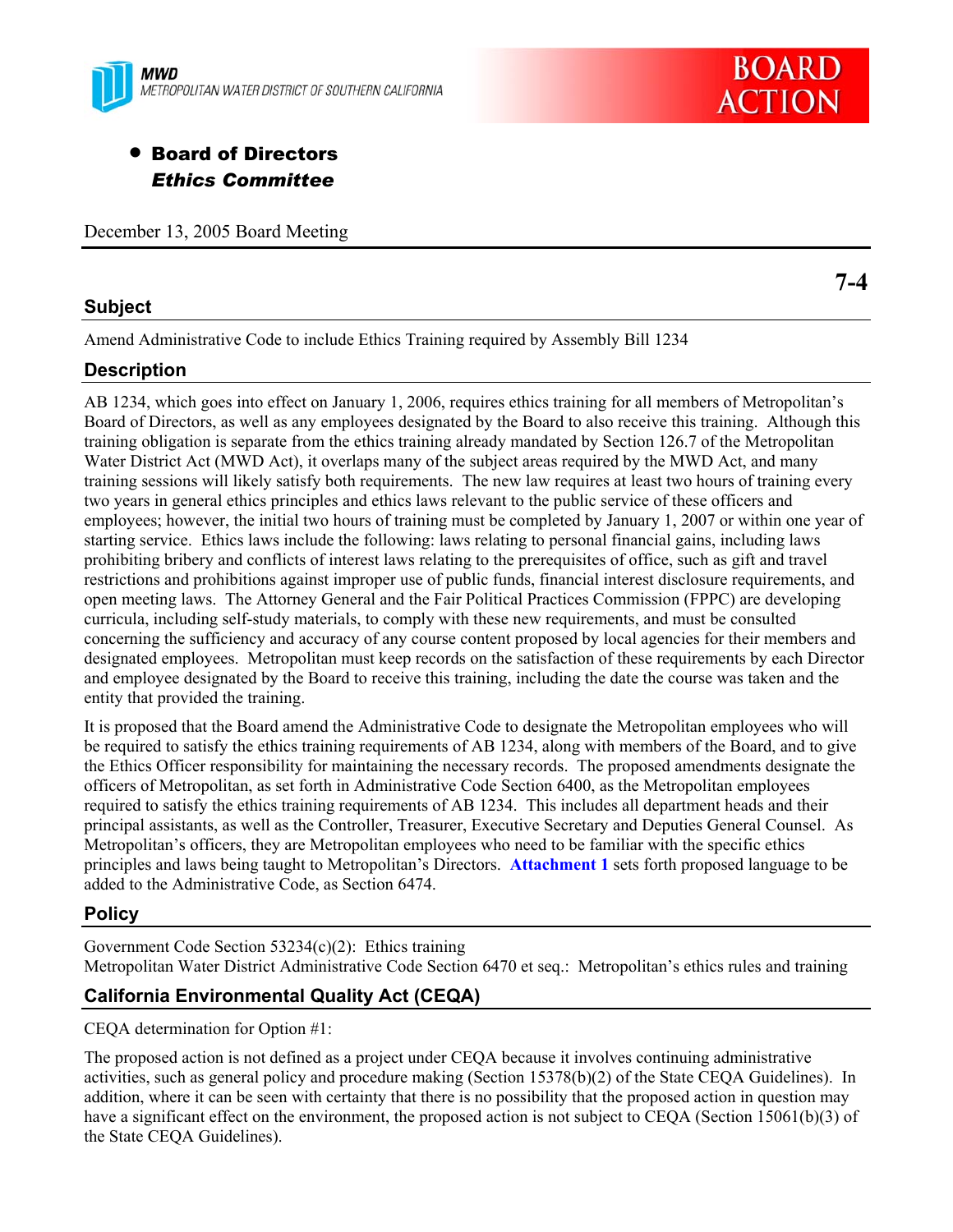The CEQA determination is: Determine that the proposed action is not subject to CEQA pursuant to Sections 15378(b)(2) and 15061(b)(3) of the State CEQA Guidelines.

CEQA determination for Option #2:

None required

## **Board Options/Fiscal Impacts**

#### **Option #1**

Adopt the CEQA determination and approve the amendment to the Administrative Code set forth in **Attachment 1** to designate Metropolitan officers for ethics training required by the Government Code. **Fiscal Impact:** Minor costs for providing the specified training to additional people

#### **Option #2**

Do not designate any employees for ethics training required by the Government Code, leaving their ethics training to the Ethics Officer and the requirements of Section 126.7 of the MWD Act. **Fiscal Impact:** Minor costs for providing the specified training to additional people

#### **Staff Recommendation**

Option #1

iot 11/15/2005 *Deni Elliot Date Ethics Officer* 

**Attachment 1 – The Administrative Code of The Metropolitan Water District of Southern California (showing addition)** 

BLA #4040